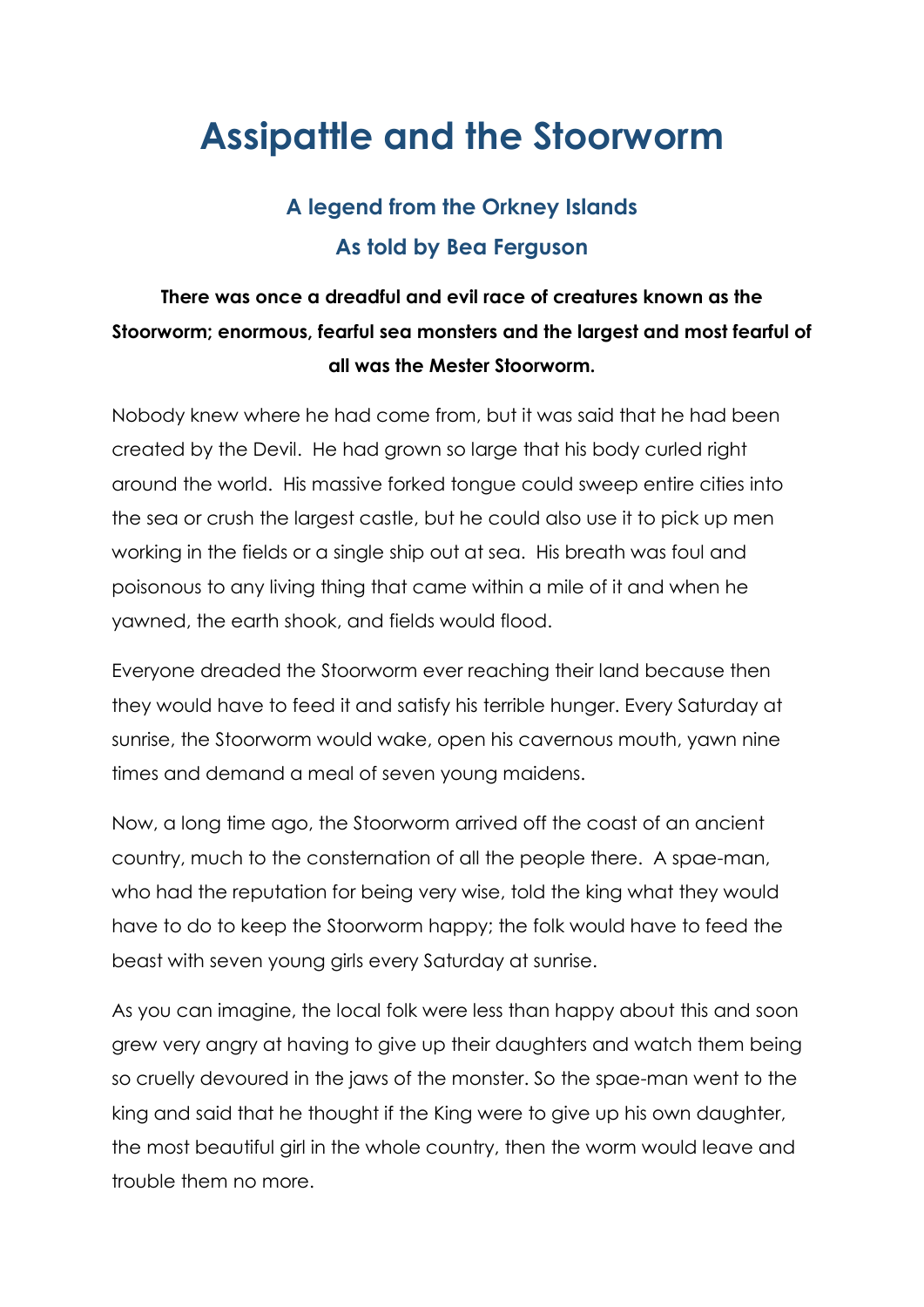The King was horrified. The Princess was his only daughter and he loved her dearly. But his duty to the Kingdom was clear and he was forced to agree to save the land his beloved daughter should go to the Stoorworm. The griefstricken King asked that his daughter be spared for three weeks so that a proclamation could be sent out to all the land. If anyone would fight and kill the monster, he would receive his daughter's hand in marriage, half the kingdom and his famous sword Sikkersnapper, which he had inherited from Odin himself.

Thirty six warriors arrived at the castle, but when they caught sight of the Stoorworm, twelve fell ill and had to be taken home, twelve ran away and the other twelve got so drunk that they were fit for nothing. The King decided that there was nothing for it but that he should fight the Stoorworm himself and he determined that the very next morning he would take his sword and go out to conquer the worm.

But before he got the chance to do so, an unlikely hero arrived – he was called Assipattle. The youngest of seven sons, Assipattle lived with his father and mother and brothers on a farm. All his family worked hard on the farm except for Assipattle. He spent his days lying beside the big open fire in the kitchen where he became covered in the thick ashes from the peat, and hence he got the name of Assipattle - Ashboy. Assipattle's mother and father despaired of him and his brothers cursed him for a fool, kicking and beating him regularly. The entire family would laugh out loud when Assipattle told fantastic tales and sagas in which he was always the hero of countless incredible battles.

When he heard of the King's plea and the rewards on offer, Assipattle slipped away from the farm and rode on his father's horse, which could run faster than the wind, until he arrived at the coast where the monster lay. He set out to sea in a little boat carrying a knife and an iron pot in which lay a smouldering peat from the hearth.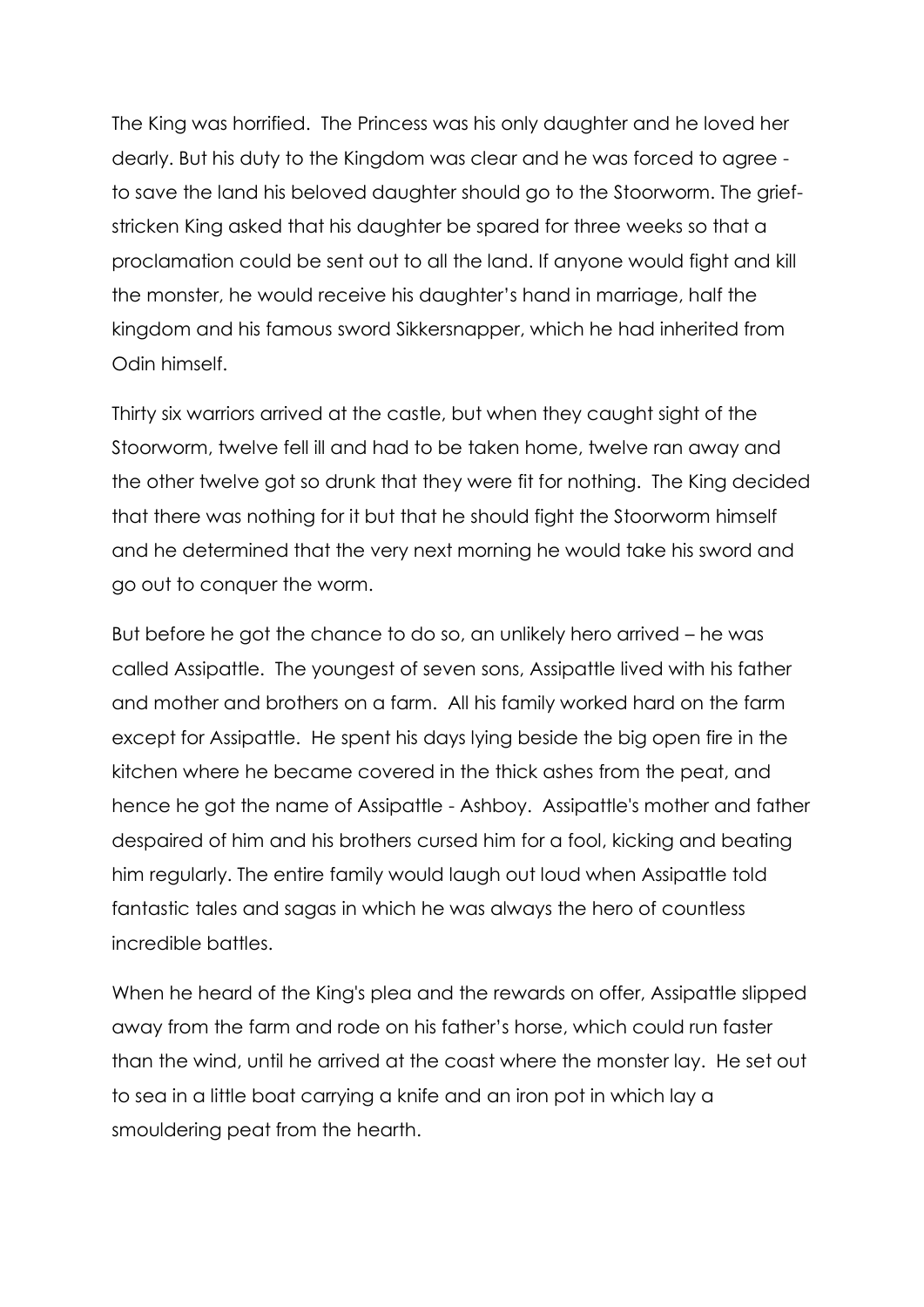As he approached the slumbering monster he could see its head as big as a mountain with eyes like dark round lochs.

The sun began to rise and as it was Saturday, the creature began to yawn. Assipattle steered closer as the creature yawned a second time. With each yawn a vast tide of water was swept down into the Worm's throat until finally, when he was close enough, one of these waves swept Assipattle's tiny little boat into the Stoorworm's cavernous mouth.

Assipattle and his boat were carried through the mouth, then down a long throat, through twisting passages and deep dark tunnels. Mile after mile he was whirled, with sea water gurgling all around him until at last the current lessened and the water level dropped. The boat grounded and Assipattle knew he only had a short time before the Stoorworm yawned again so climbed from his boat and ran as he had never run before.

Turning one corner after another he finally came across the creature's liver. Pulling out his knife, Assipattle cut a hole in the liver and stuffed the smouldering peat into the wound. He blew on the peat for all he was worth, until finally it took light. With a crackle and a splutter the Worm's monstrous liver began to burn and was soon blazing like a bonfire.

Assipattle ran back to his boat and managed to jump aboard, but only just in time for the burning liver had made the Stoorworm retch. A flood of water from its stomach picked up the little boat and set it hurtling back towards the Worm's mouth. With a spray of water, Assipattle was spewed from the monster's mouth and hurtled back over the sea before landing safely on the shore.

Once back on shore, Assipattle watched as the fire grew bigger. Black smoke billowed from the monster's nostrils and in his agony his forked tongue shot out and up into the sky and then fell with such a crash that it made a deep rift in the earth. The tide rushed into the rift and became the Baltic Sea.